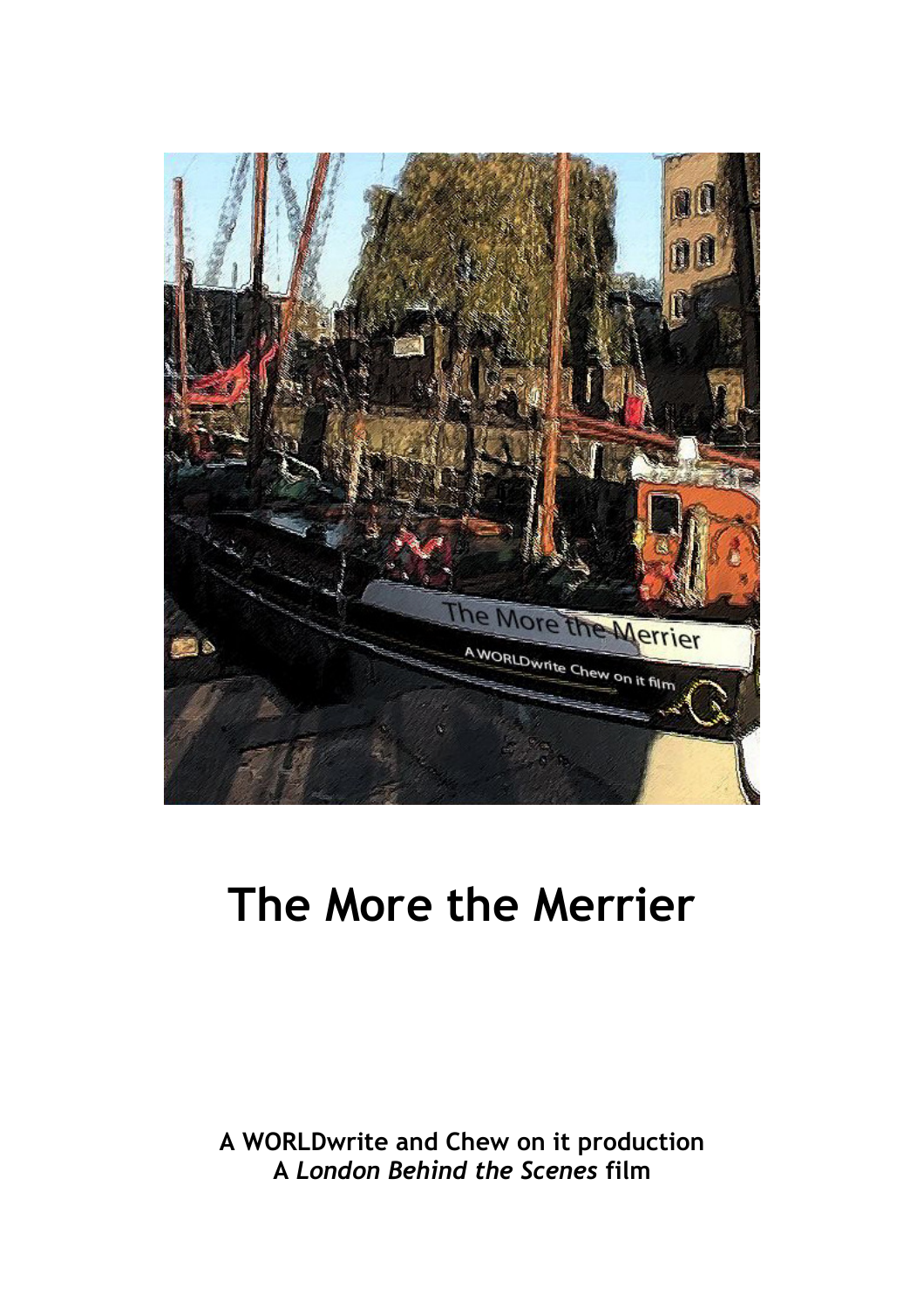# Press Release

### The More the Merrier puts freedom of movement for all on the map

WORLDwrite and Chew on it productions' latest documentary provides a timely case for unfettered freedom of movement for all across the globe. Too many people? Too many immigrants? For The More the Merrier the answer is a deafening No.

Interwoven with compelling archive and evocative sea shanty songs, the film takes us to the East End's St Katharine Docks on the Thames to set the scene. This was a landing and departure point for immigrants settling in the UK and emigrants heading off to the New World. Immigration and emigration represent striving for a better world, yet from the 1905 Aliens Act onwards, the UK began to shut its borders. This film suggests that although attitudes to immigration have become de-racialised, there has been more closure than ever before. Instead, today's anti-immigrant sentiment is situated within a culture of limits.

The film incorporates inspiring arguments from the Battle of Ideas immigration debate and features Bruno Waterfield, Brussels correspondent for The Daily Telegraph, who argues: "anti-immigration sentiments represent a closure of the historical imagination" and, quoting American writer P. J. O'Rourke, he points out that if the whole of the world's population moved to one place they would cover a space the size of former Yugoslavia at the same density as Manhattan and, as he reminds us, "Manhattan is a pretty good place to live." Philippe Legrain, author of Immigrants: Your Country Needs Them, explains that internal migration outstrips migration overseas today and that this has "not for example caused China to collapse." Legrain ridicules the "points system" and argues immigration controls today represent a form of global apartheid. Illustrating these points, Sadhavi Sharma, a young Indian student obliged to go home, explains she wants to stay and tells us she has more friends here than in Bombay.

WORLDwrite Director Ceri Dingle explains: "Our volunteers have researched and developed an excellent and positive pro-immigration film. This is not a tragic story, not an exceptional case, but a fresh appraisal of the immigration debate with a much needed historical perspective. The film will form an excellent educational tool for schools, colleges and universities globally. Cutting through the depressing low expectations we have for what is possible today, the title of the film says it all."

The More the Merrier will be launched alongside a further short documentary, Cash Back, which highlights the role of remittances (monies sent by migrants and diasporas back to countries of origin) at the new Vibe Lounge, Brick lane, London E1 on Sunday 20<sup>th</sup> April at 6pm. Speakers will include Philippe Legrain (author, Immigrants: Your Country Needs Them), Claire Fox (Director, Institute of Ideas) and a representative of Open the Borders, a Spiked Online campaign.

For interviews, preview copies and press passes please contact Ceri Dingle or Viv Regan at world.write@btconnect.com or phone 020 8985 5435.

The launch is open to the public and tickets may be purchased by visiting: www.justgiving.com/morethemerrier. The trailer may be viewed at: www.worldwrite.org.uk/londonbehindthescenes/films.html.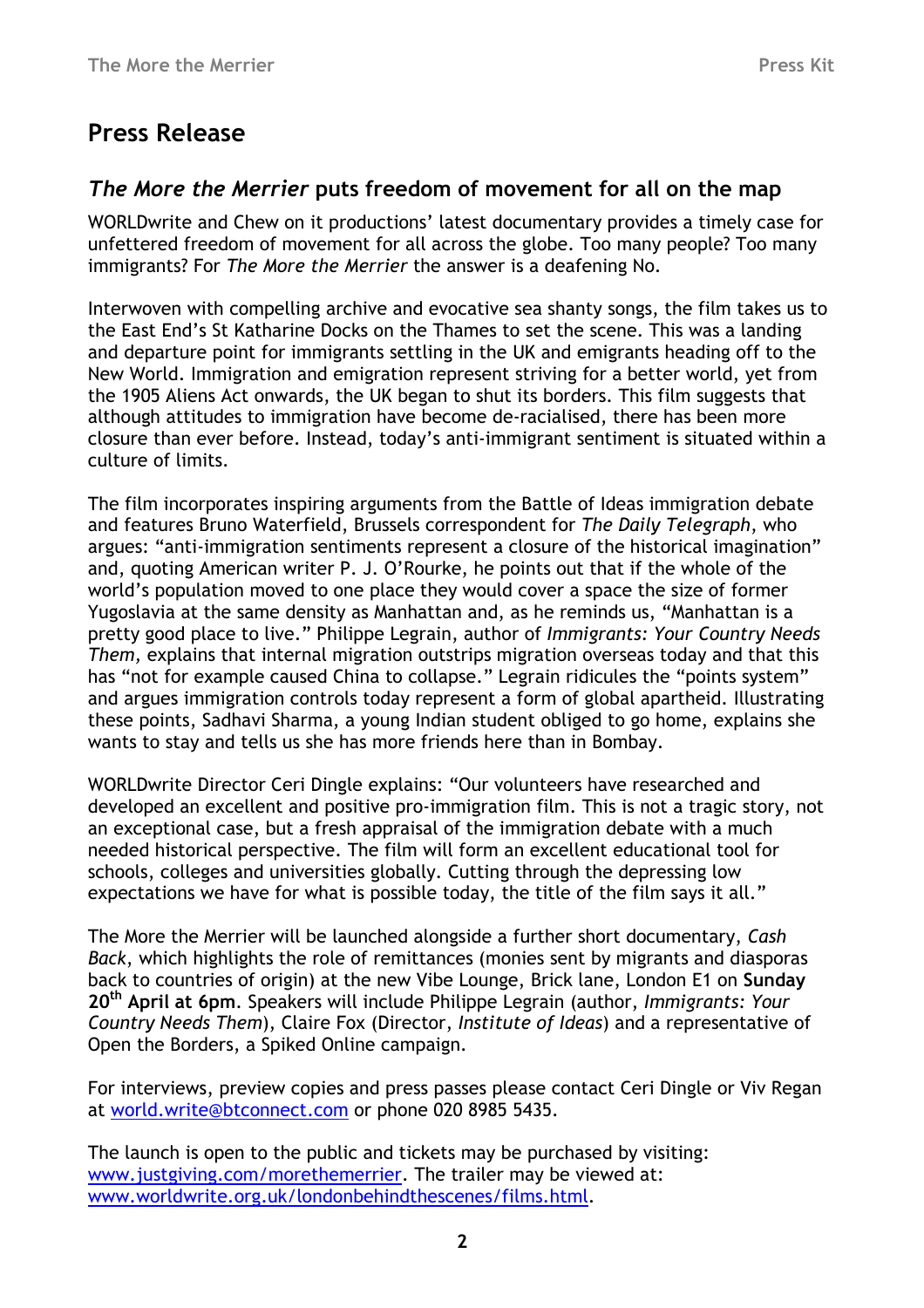# Synopses

# Short Synopsis (52 words)

The More the Merrier examines the impact of immigration. Through inspired argument and the story of one young Indian woman's desire to stay in the UK, the film lyrically interweaves historical archive with shanty sea songs. It presents a uniquely proimmigration case and asks us to open our minds, and our borders.

## Medium Synopsis (92 words)

The More the Merrier, set in St. Katherine's Docks, examines the impact of immigration. Through inspired argument and the story of one young Indian woman's desire to stay in the UK, the film lyrically interweaves historical archive with shanty sea songs. It presents a uniquely pro-immigration case, based on compelling speeches from Battle of Ideas immigration debate panellists Philippe Legrain, author of Immigrants: Your Country Needs Them and Bruno Waterfield, Brussels Correspondent for The Daily Telegraph. This documentary provides an exceptional call to us all, to open our minds and our borders.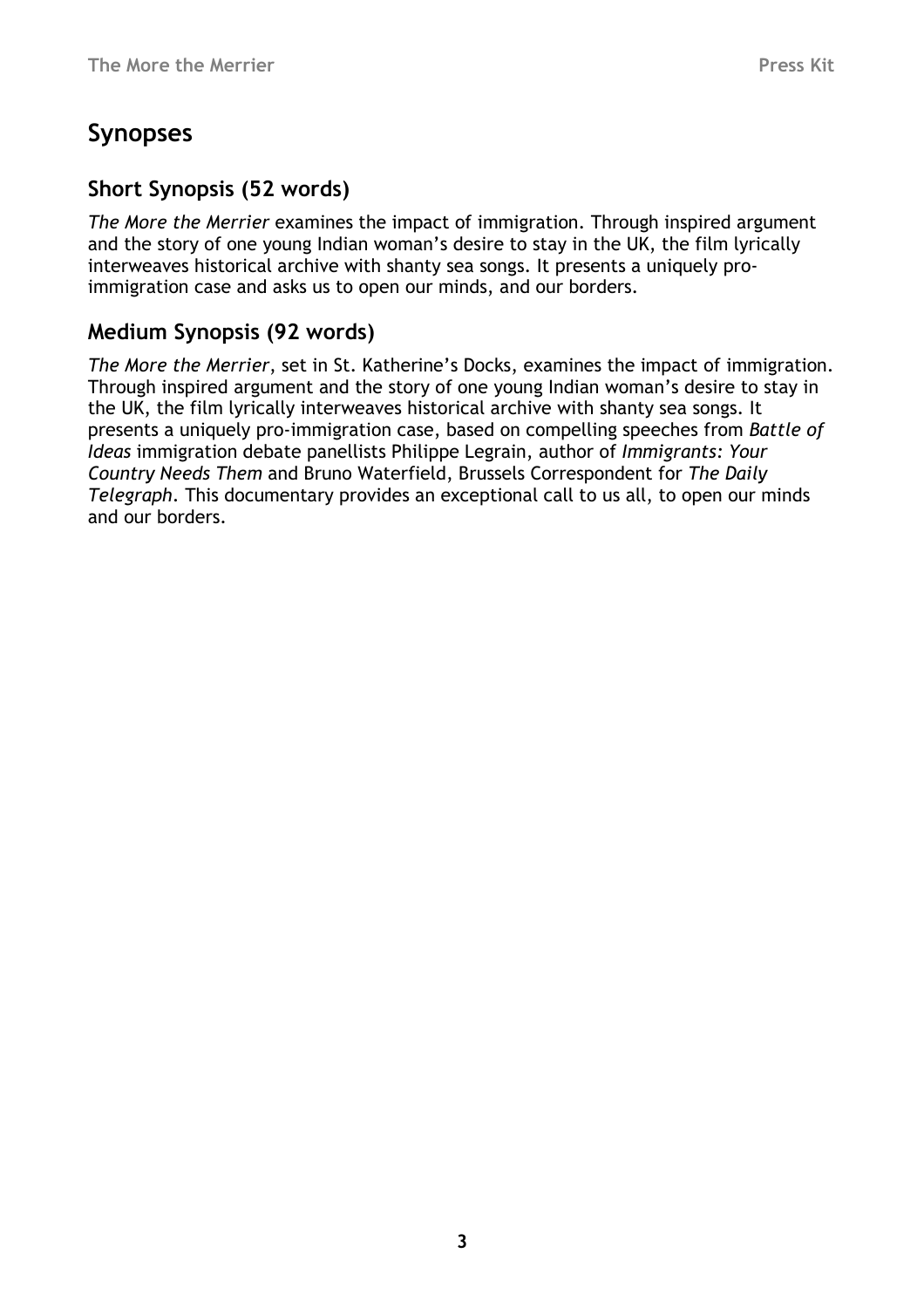## Production Company

A London Behind the Scenes series film A documentary by Chew on it productions in partnership with WORLDwrite

WORLDwrite Millfields Lodge 201 Millfields Road London, E5 0AL Tel: +44 (0)20 8985 5435 Mobile: +44 (0)7939 449604 or +44 (0)7866 806918 Email: world.write@btconnect.com Website: www.worldwrite.org.uk/londonbehindthescenes

### Production notes

Original format: DV CAM Online edit: Avid Express Pro Digital cut format: Mini DV, DV CAM, DVD PAL (all regions) Aspect Ratio: 4:3 Length: 15 minutes 13 seconds Completion: March 2008

## **Contributors**

| Shannon O'Flynn         | WORLDwrite volunteer                        |
|-------------------------|---------------------------------------------|
| Sadhavi Sharma          | WORLDwrite volunteer                        |
| Philip Legrain          | Author, Immigrants: Your country needs them |
| <b>Bruno Waterfield</b> | Brussels Correspondent, The Daily Telegraph |
| Millicent Kumeni        | WORLDwrite volunteer                        |

## **Crew**

Directing and producing WORI Dwrite London Behind the Scenes volunteers

#### Camerawork and sound

Andy Doyle, Andy Hirst, Chris Jones, Ian Foster, Jake Burchell, Jenny Bingham, Junaid Faizullah, Sian Whitehead

#### Research and production

Anna Kagan, Amy Bolis, Evelyn O'Hanlon, Holly Ellyat, Keresha Thomas, Millicent Kumeni, Neil Ross, Roman Skyva, Saleha Ali, Shannon O'Flynn, Vladimir Puscalau

#### Website, graphics and post-production

Angela Kolongo, Colin Streater, Emma Grant, Kaamil Ahmed, Karanjit Singh, Kyle Duncan, Nora Tuomi, Rakib Alom, Sergei Mazine

Online editor Balint Tusor